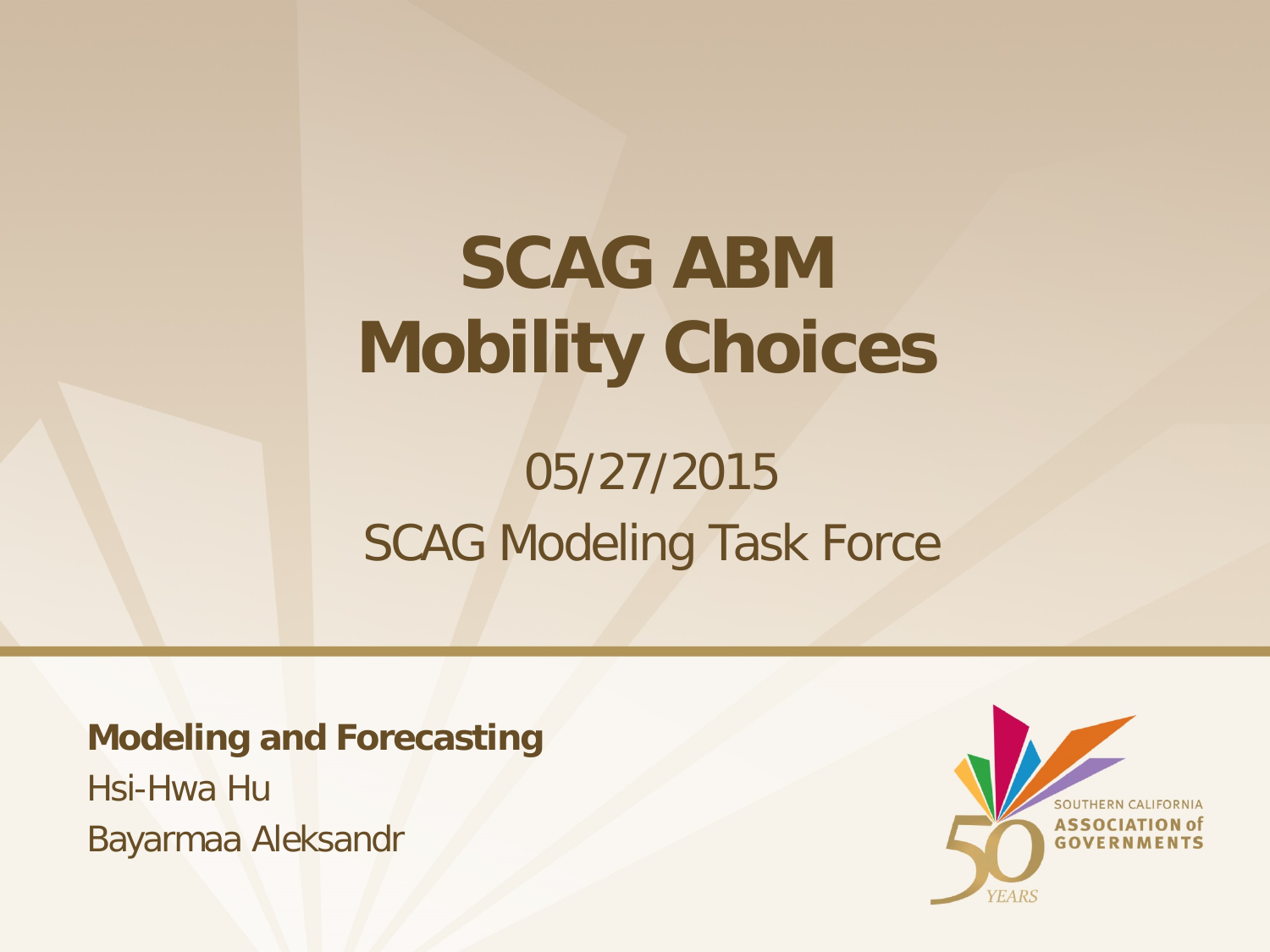# **Outline**

### **ABM Flow Chart**

### **Framework of Mobility Choice Models**

### **Survey Analysis**

### **Summary of Model Estimation Results**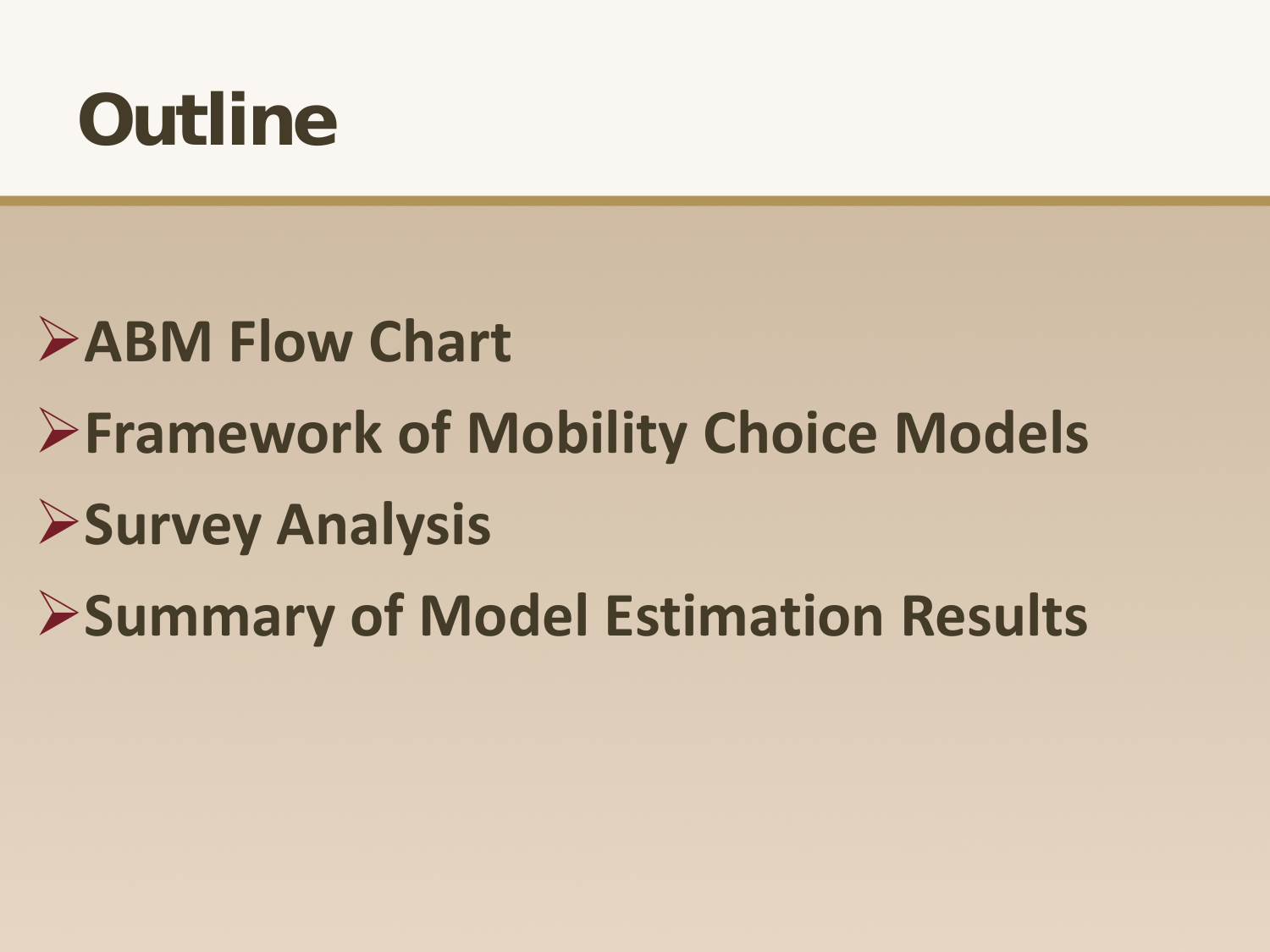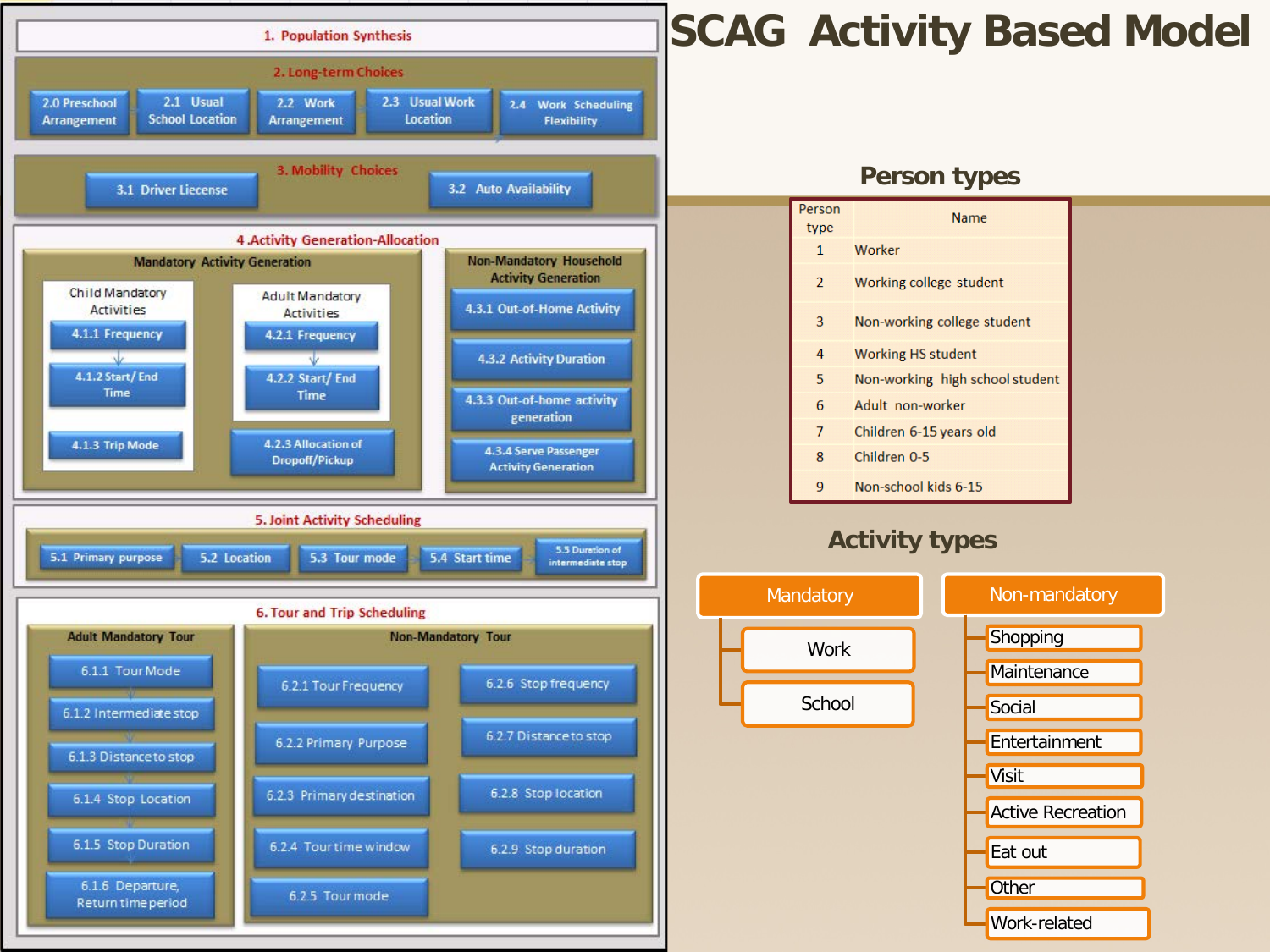# **Mobility Choice Models**



#### **Driver License**

- Model predicts whether an individual holds a valid driving license or not
- Binary Logit

#### **Auto Ownership**

- Predicts number of household vehicles
- Nested Logit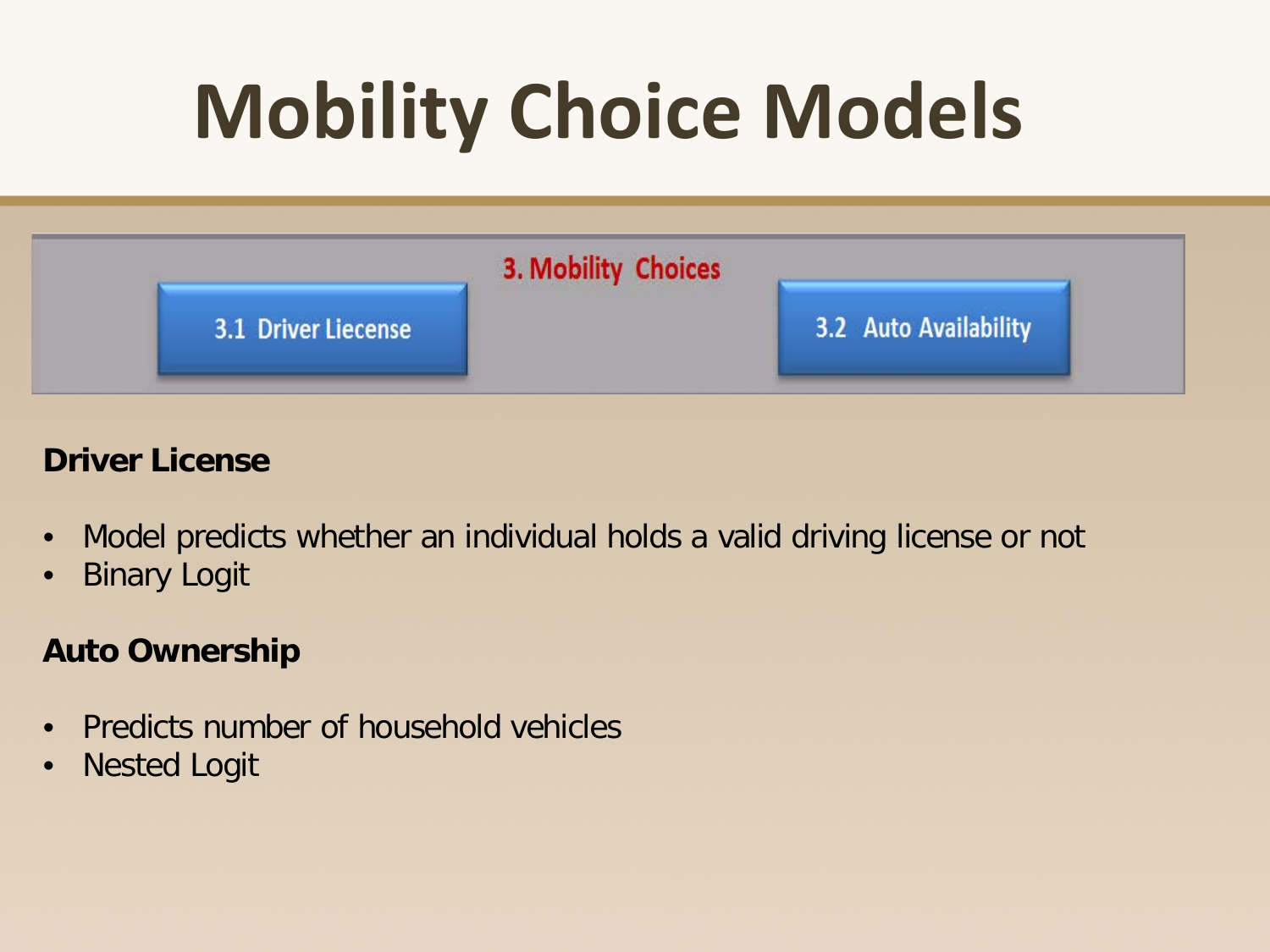### **Model Structure: Auto Ownership**

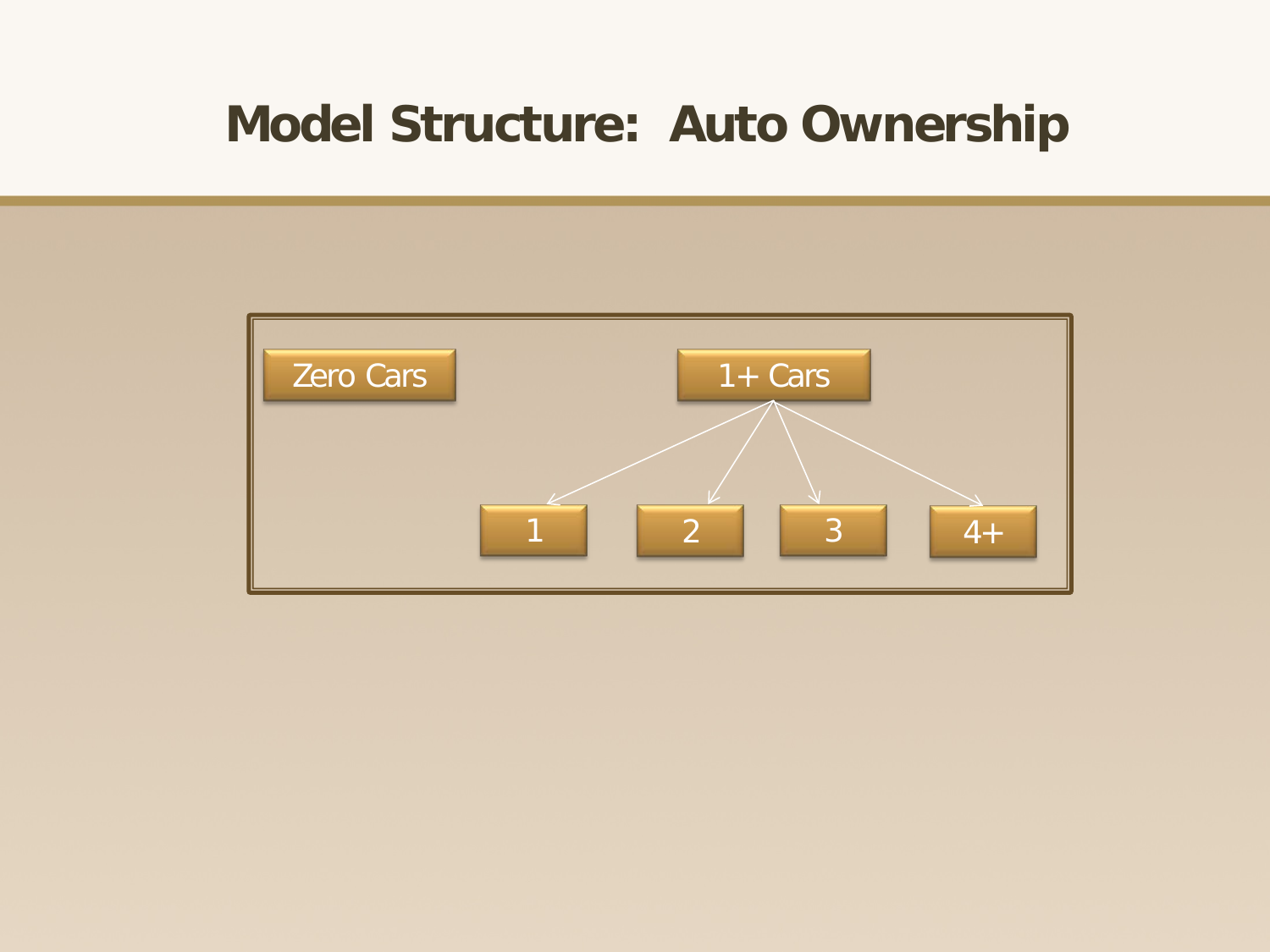### **Survey Data Analysis**

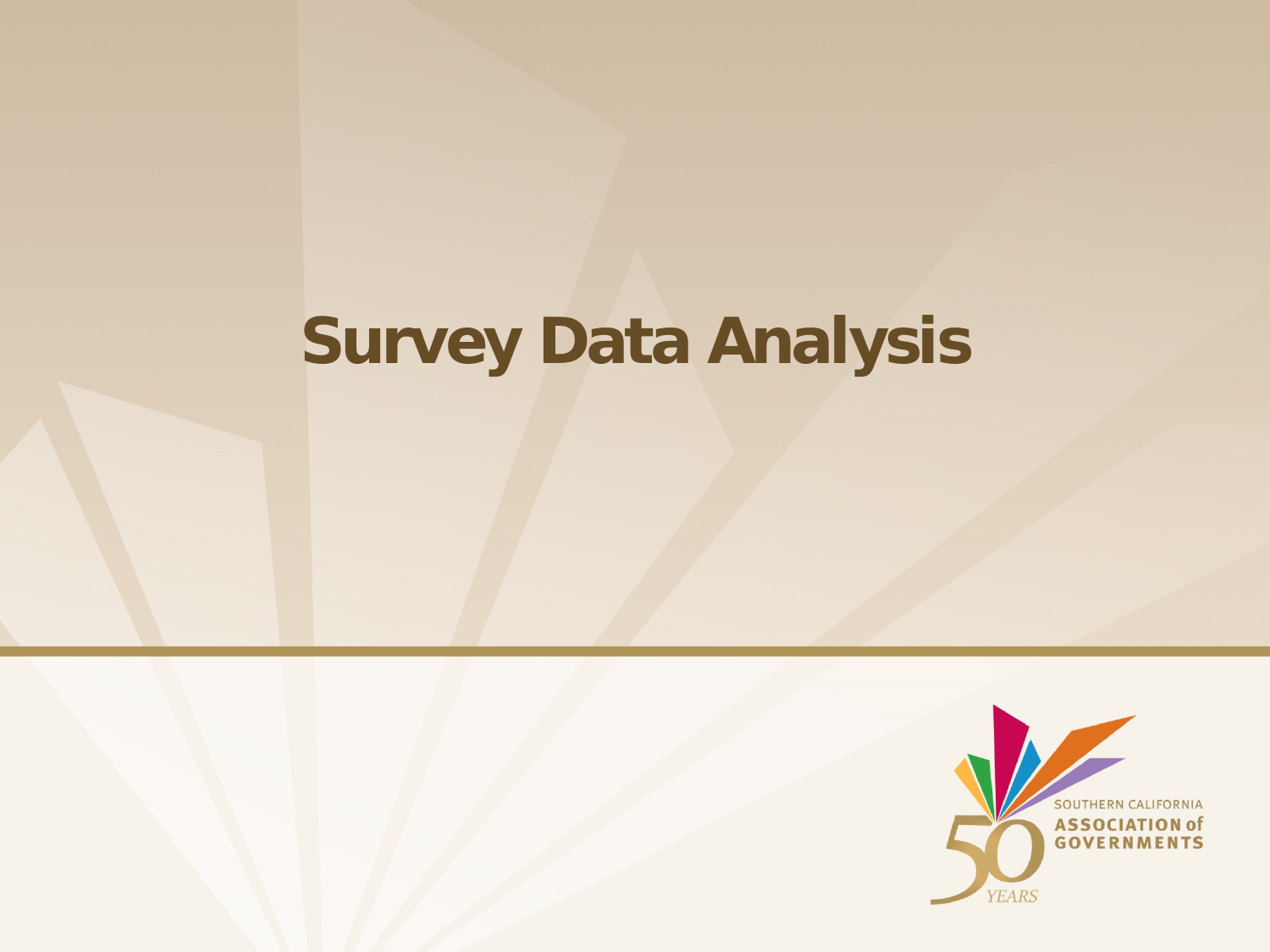### **Driver License**

- 86.26% of adults age 16 or older have driver license (from HTS un-weighted data)
- After a person get a driver license, she is more likely to keep it. Younger has lower % license than older.
- Assumed it's more related to person type or personal characteristics.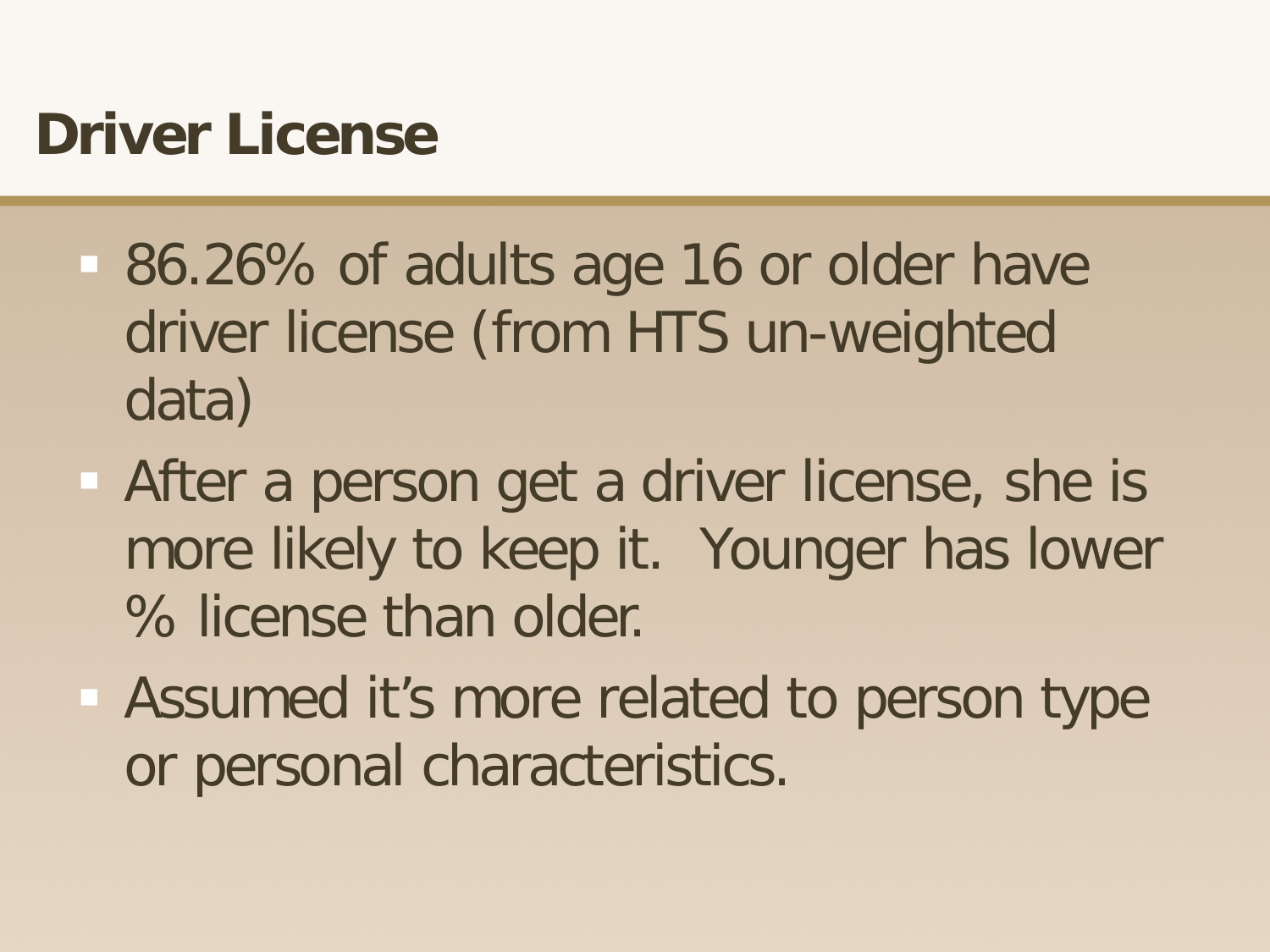# **% with License by Age**



Younger people (age 16-18) have much lower % .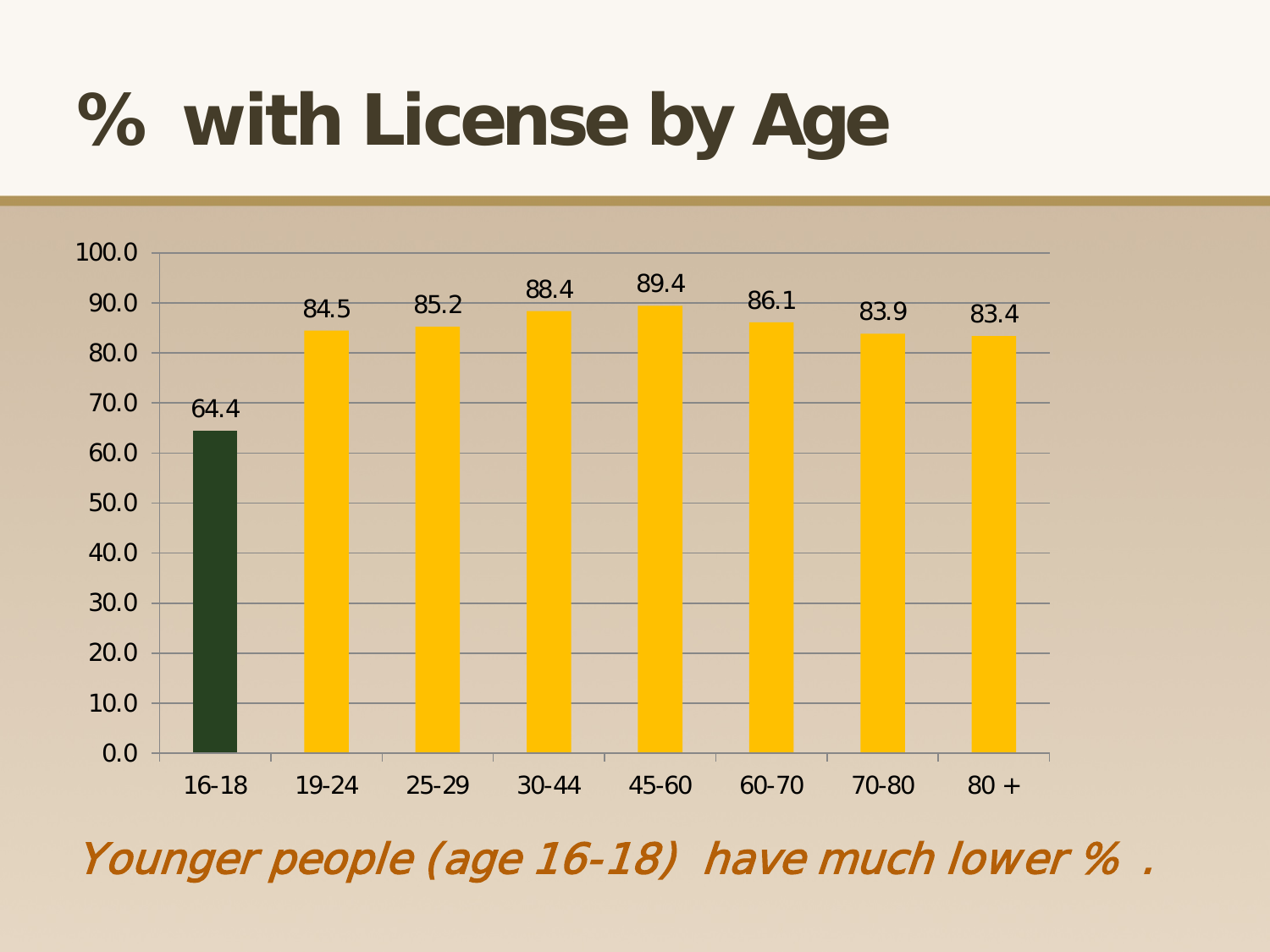## **Person Type**

**Workers have higher % of driver license** 

| Person Type              | % License | <b>Note</b>         |
|--------------------------|-----------|---------------------|
| <b>Full time worker</b>  | 95.26     | Higher %            |
| Part time worker         | 89.99     | Higher %            |
| University student       | 80.06     |                     |
| Non-worker               | 80.25     |                     |
| <b>Retiree</b>           | 79.05     | Correlated with age |
| Driving age school child | 44.71     | Correlated with age |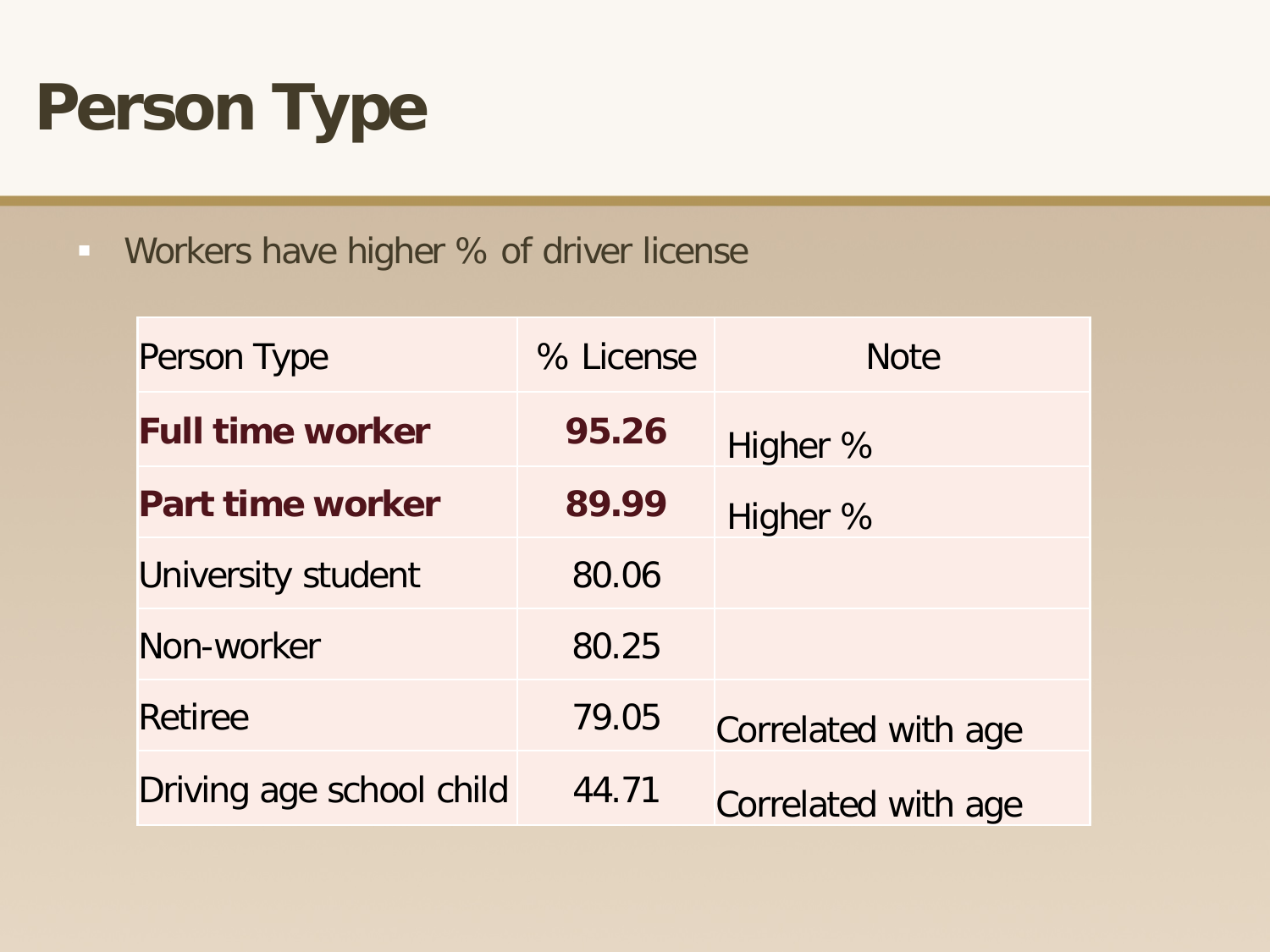## **Household Income**

#### Lower HH income  $\rightarrow$  lower % of driver license

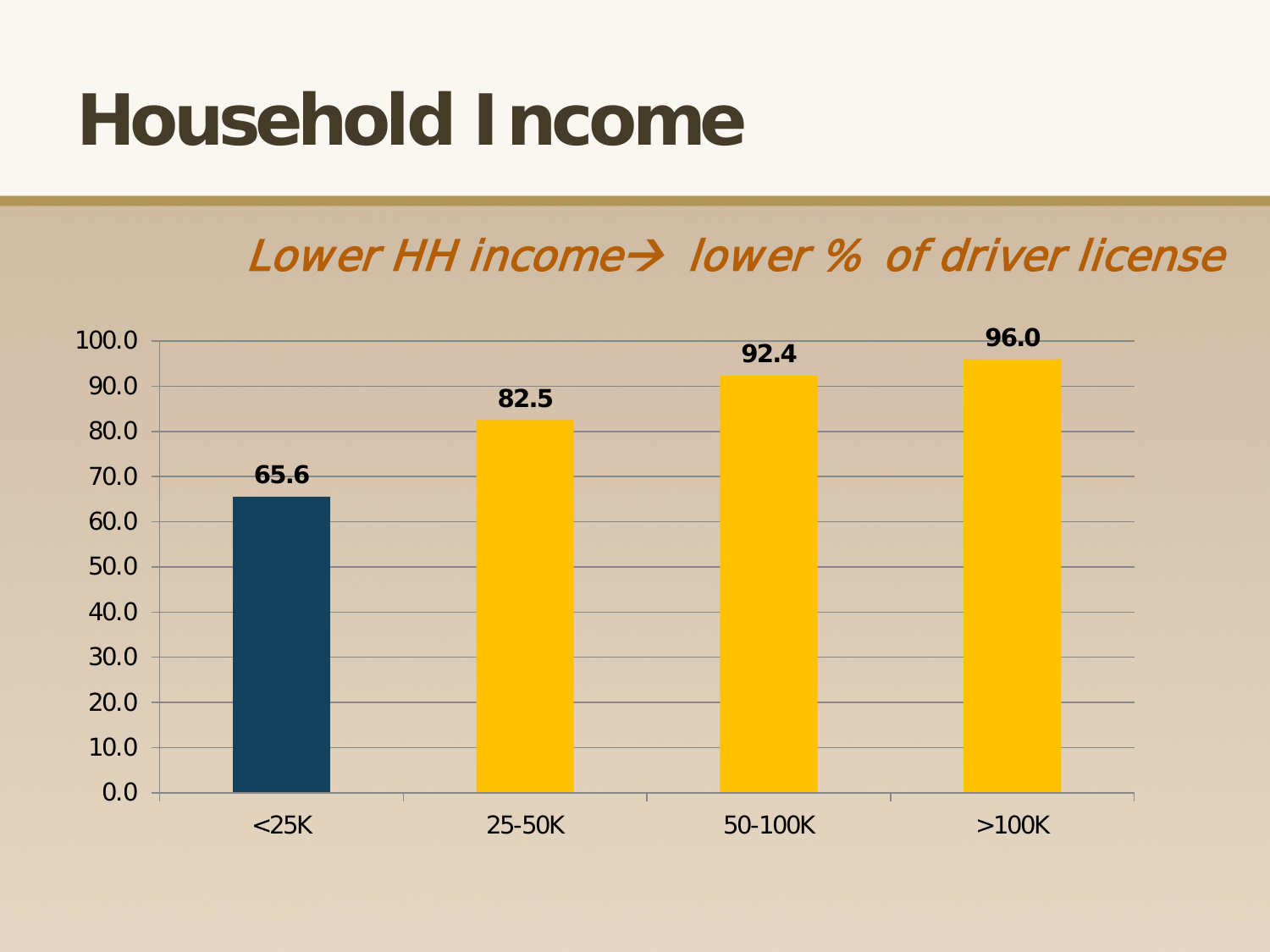### **Residential (Household) Density**

#### Higher density  $\rightarrow$  lower % of driver license

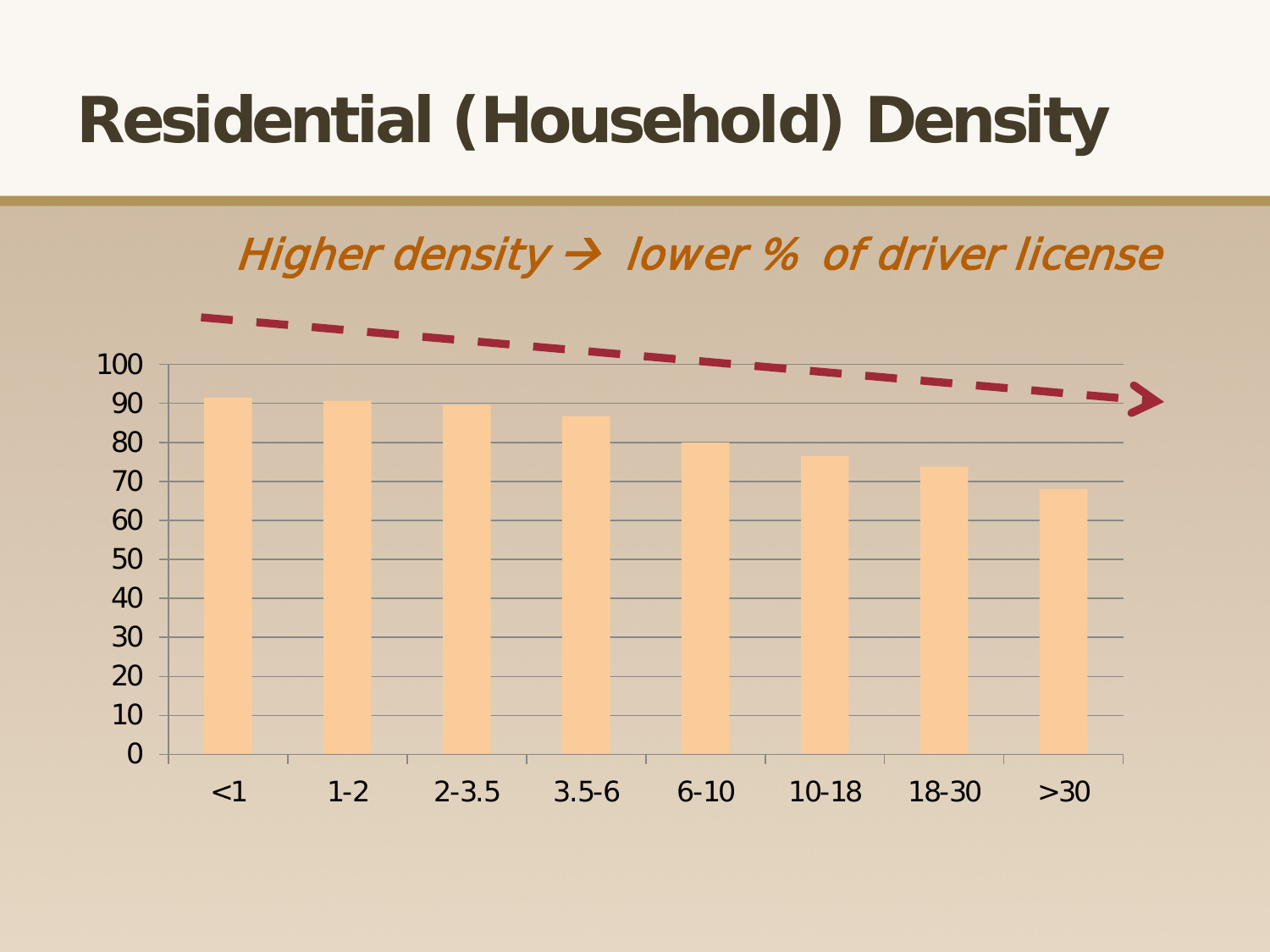# **Auto Ownership**

| <b>Vehicle (ACS)</b>      | % Households by Number of |        |        |            |         |  |
|---------------------------|---------------------------|--------|--------|------------|---------|--|
| <b>OCars</b>              | 1 <sub>C</sub> ar         | 2Cars  | 3Cars  | $4 + Cars$ | Total   |  |
| 7.65%                     | 32.28%                    | 37.22% | 15.03% | 7.81%      | 100.00% |  |
|                           |                           |        |        |            |         |  |
| % Households by Number of |                           |        |        |            |         |  |
| <b>Vehicle (HTS)</b>      |                           |        |        |            |         |  |
| <b>OCars</b>              | 1 <sub>C</sub> ar         | 2Cars  | 3Cars  | $4 + Cars$ | Total   |  |
| 7.56%                     | 31.86%                    | 38.88% | 14.81% | 6.89%      | 100.00% |  |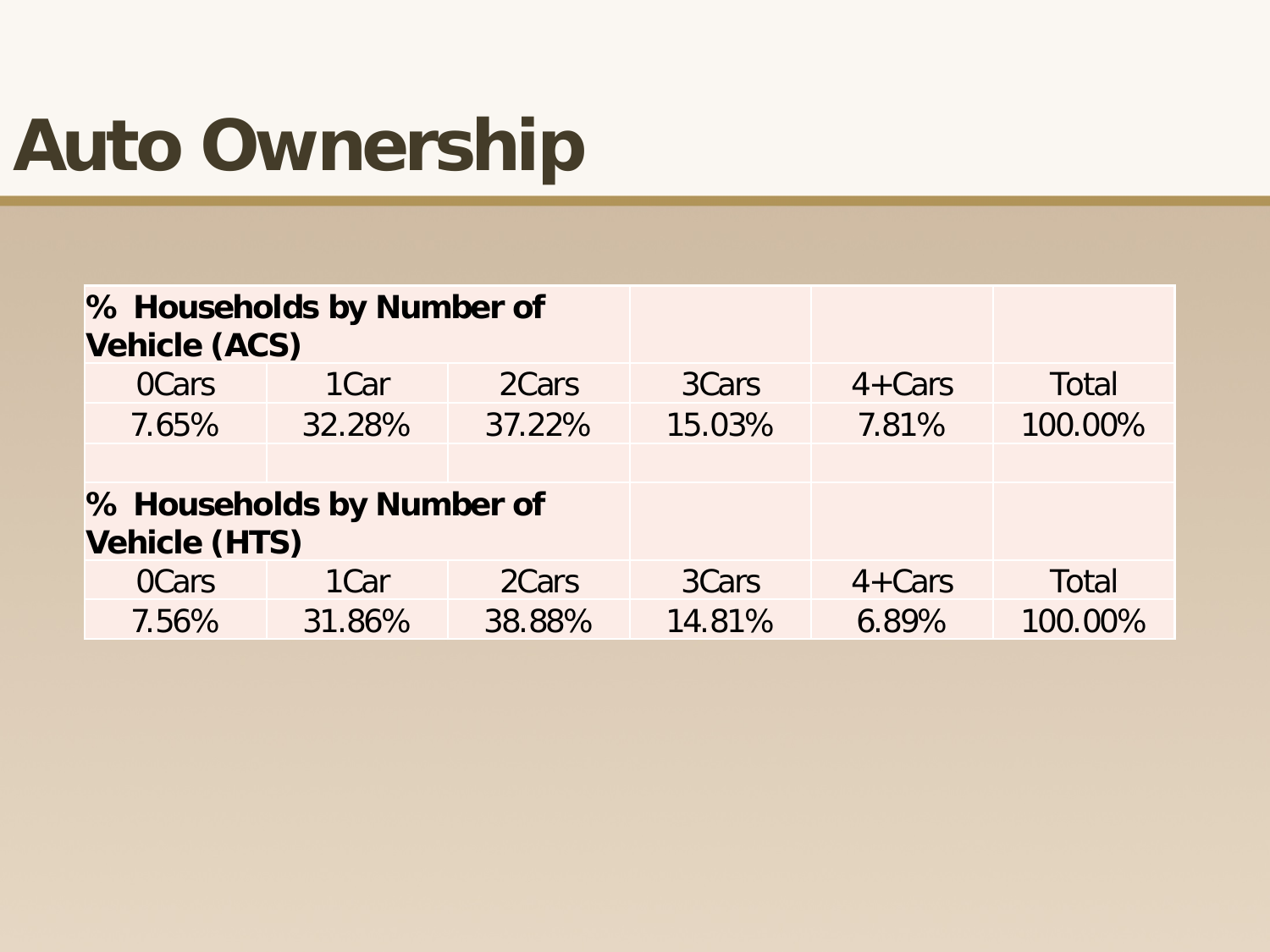## **HH Vehicles by HH Income (**higher Income, more cars)

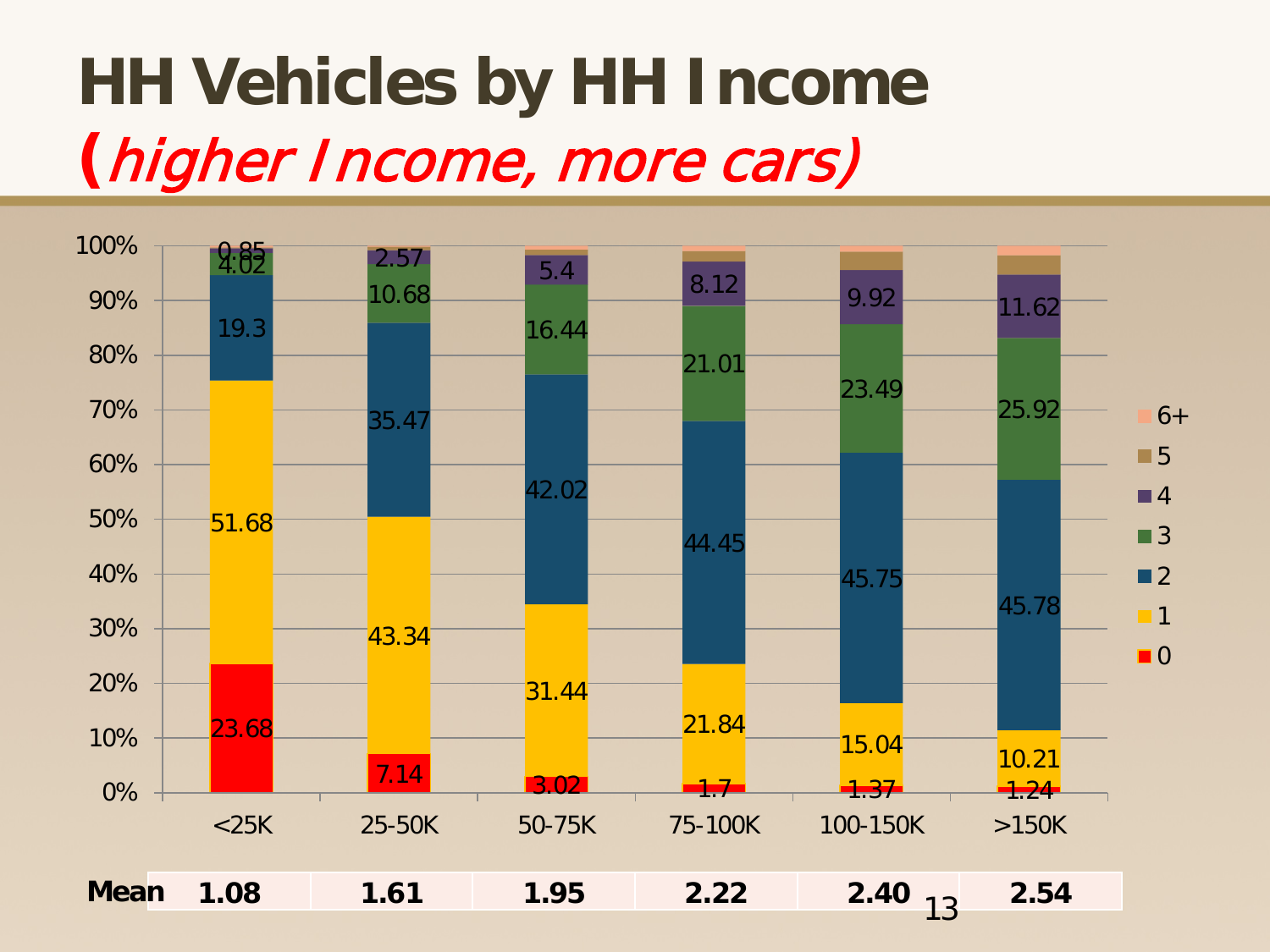## **HH Vehicles by HH Size (**larger hhsize, more cars)

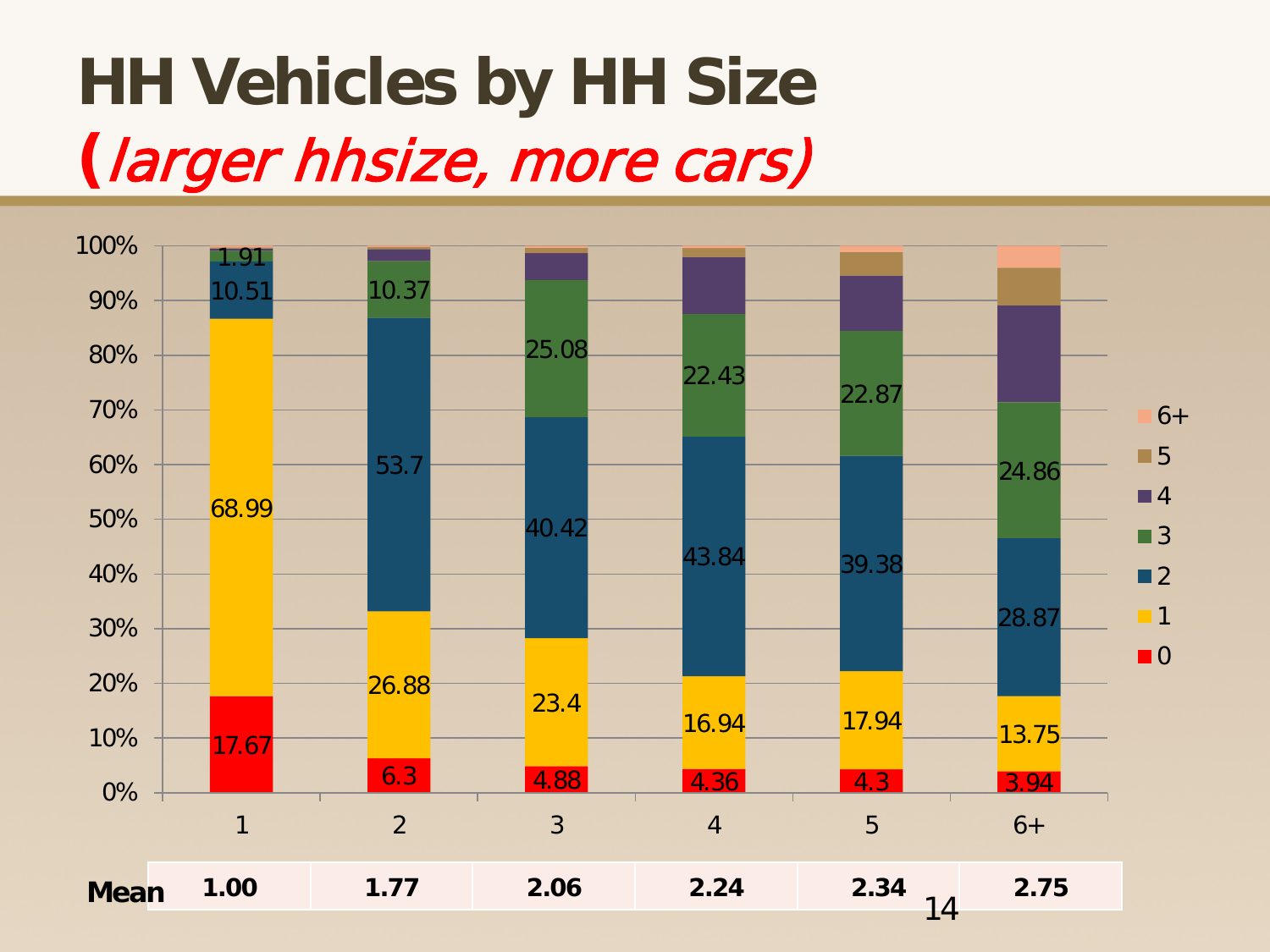### **By County** (related to land use/accessibility)

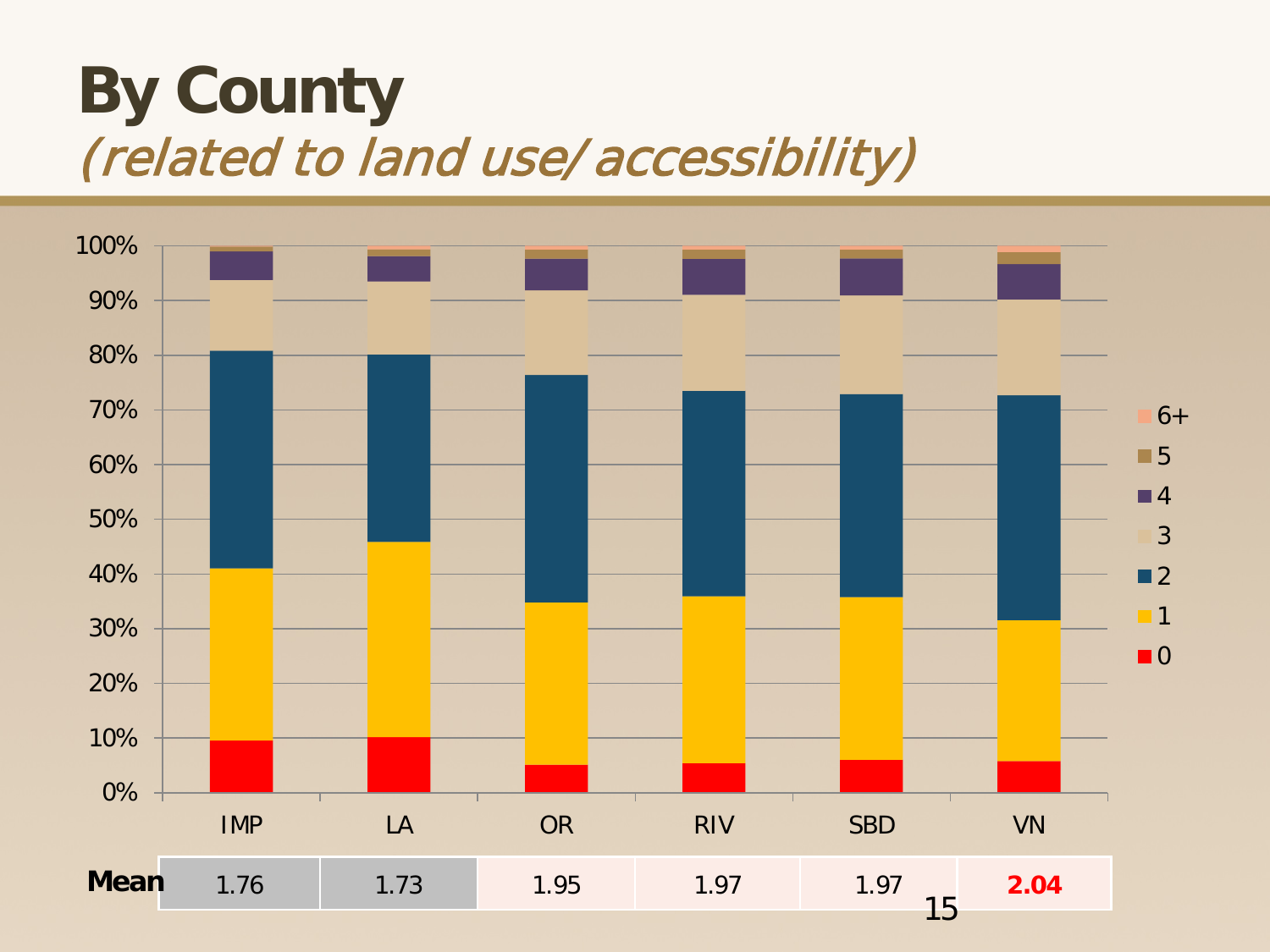### **Model Estimation Output**

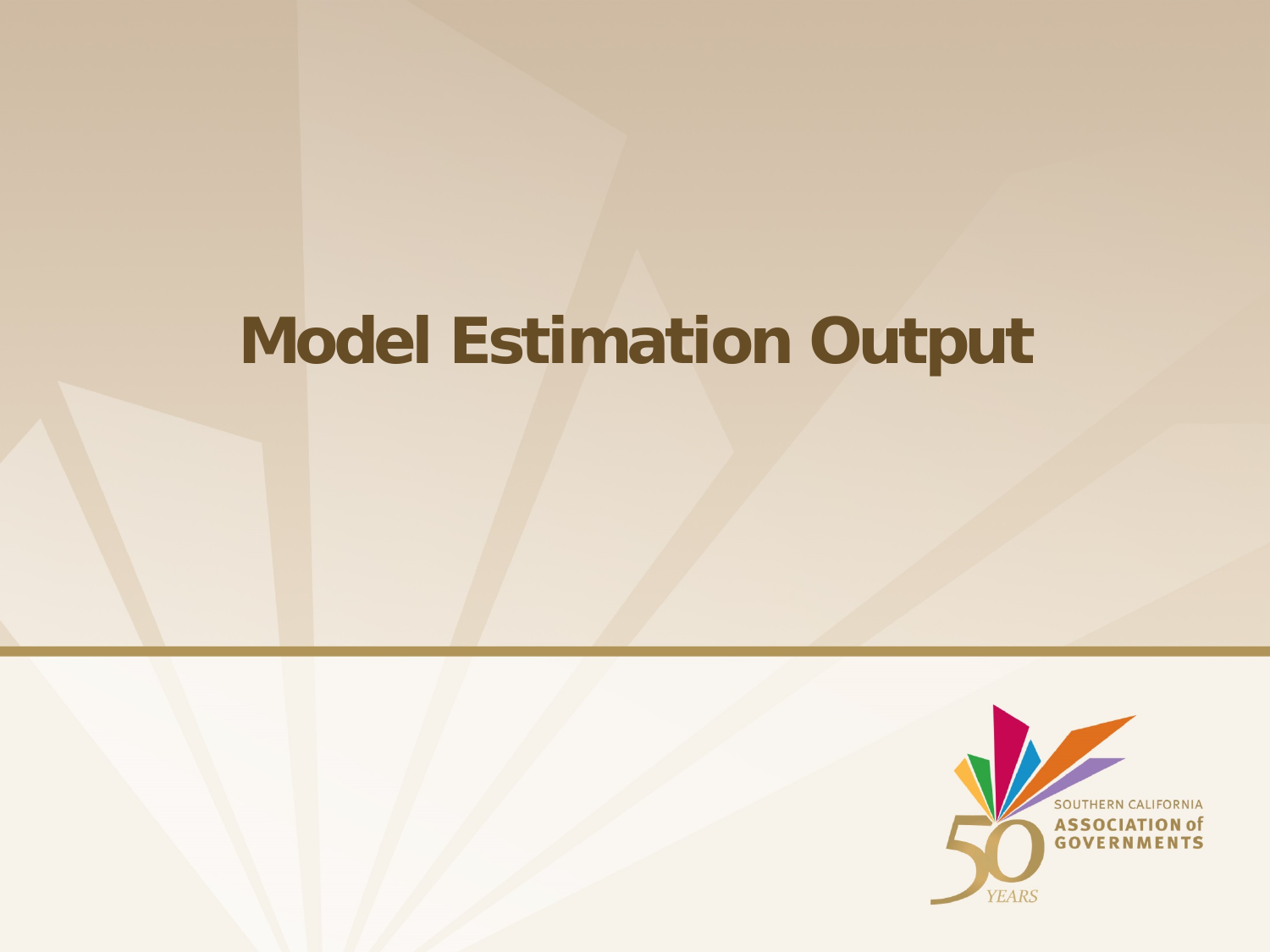### **Driver License: Explanatory Variables**

#### **Household income group**

- Low income (*HHINC* less than \$35,000)
- Medium income (*HHINC* \$35,000-\$100,000)
- $-$  High income (*HHINC* \$100,001 or more)

### **Person Demographics**

- Age of the individual
- Gender of the individual
- Person type category of the individual
- **Home TAZ land use & built environment**
- **Household density**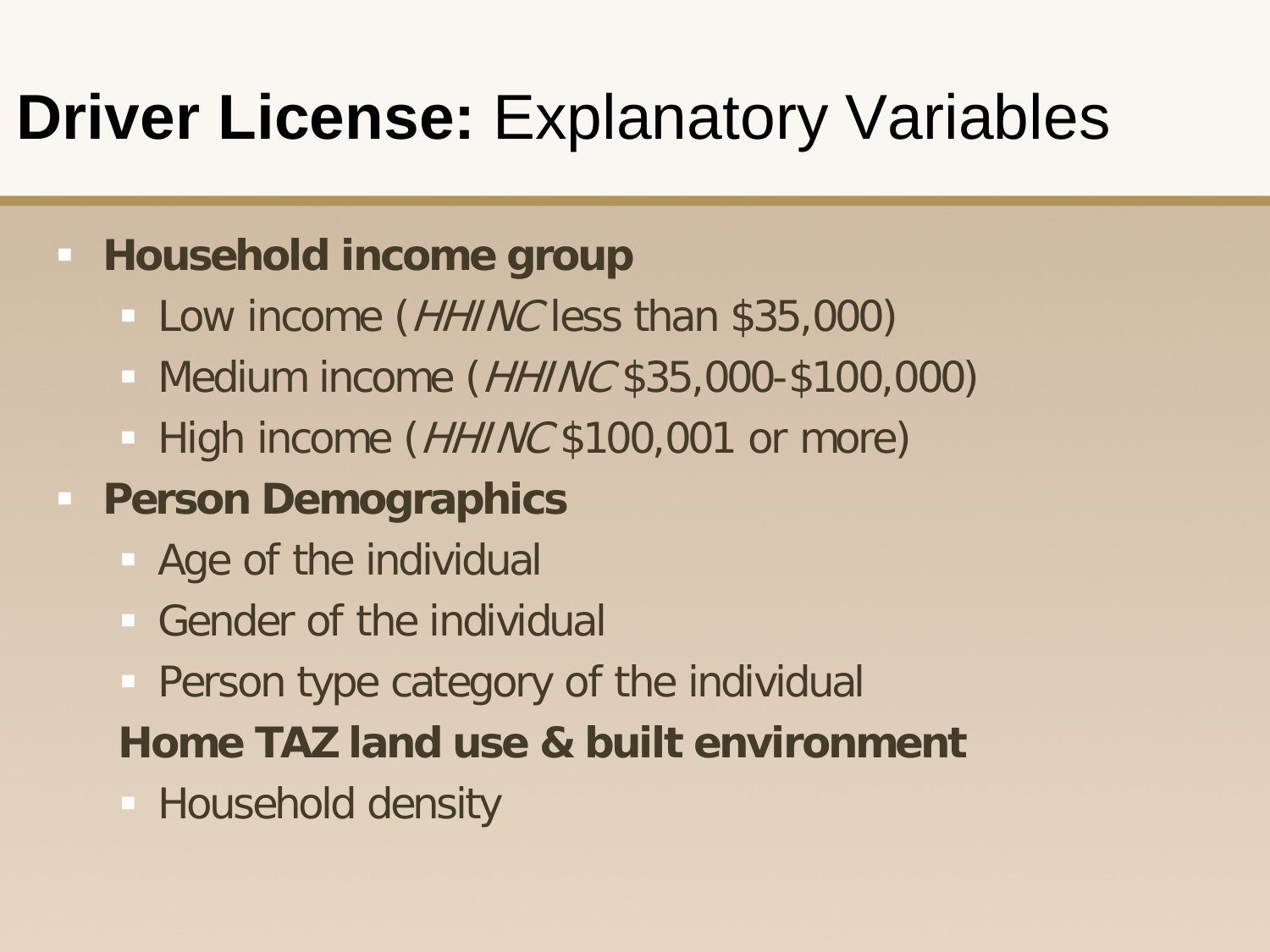### **Estimation results: Driver License**

| <b>Variable</b>        |            |  |  |
|------------------------|------------|--|--|
|                        | 1 (Driver) |  |  |
|                        | 3.378      |  |  |
| Household income <35K  | $-1.20900$ |  |  |
| Household income >100K | 0.95200    |  |  |
| Single family          | 0.89300    |  |  |
| Log (HHDEN)            | $-0.56400$ |  |  |
| Full time worker       | 0.34900    |  |  |
| Non-worker             | $-0.76800$ |  |  |
| <b>Retiree</b>         | $-2.96900$ |  |  |
| Female                 | $-0.37000$ |  |  |
| Age 16-18              | $-0.66700$ |  |  |

Most of the parameters in the model relate to aspects that reduce a person's likelihood of holding a license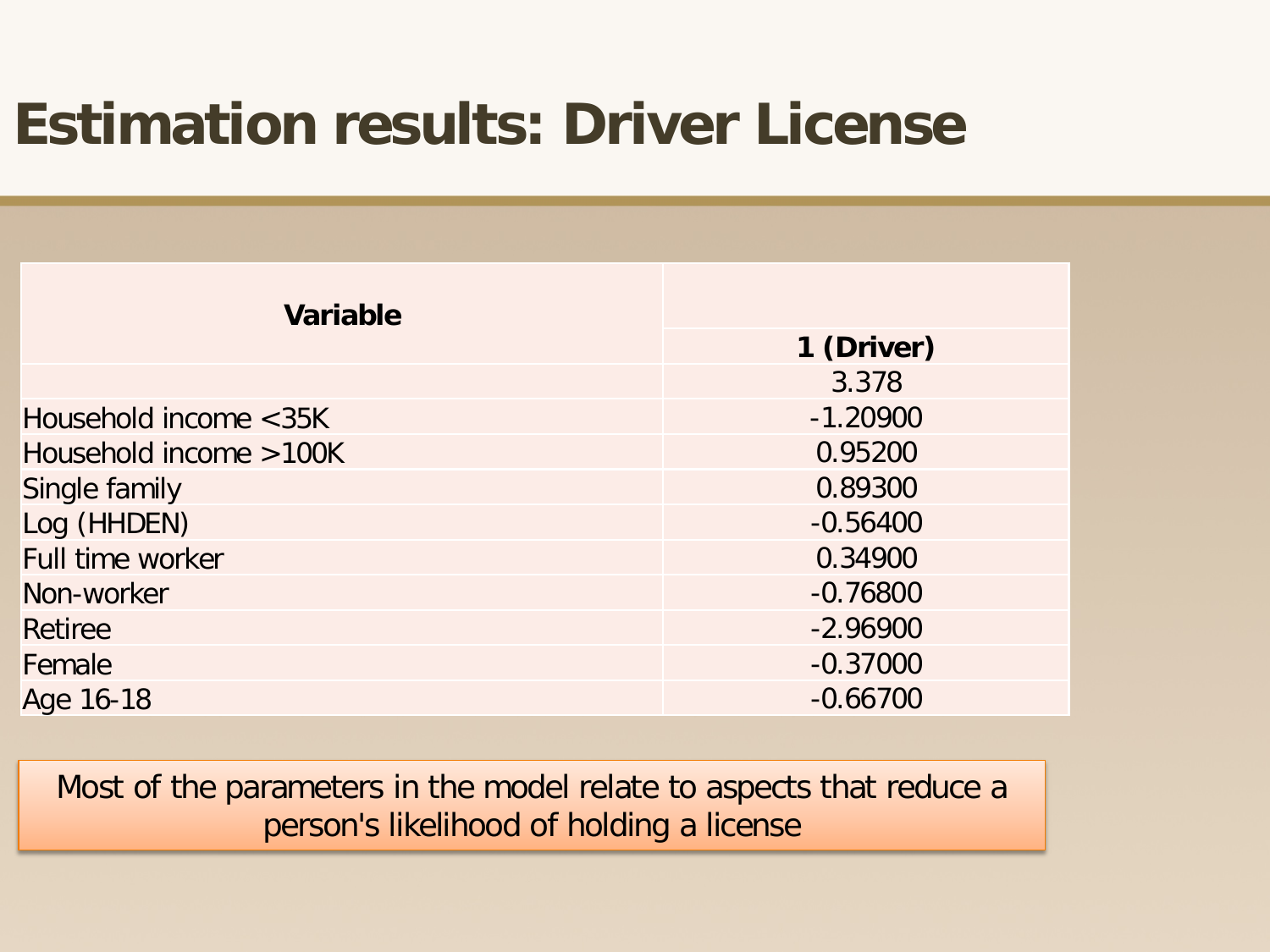### **Driver License: Summary**

 Age and household income play a significant role  $\Box$  The oldest members of society the least likely to hold a driver's license

 $\Box$  The gender of the person has an impact, with women modestly less likely to possess driver's licenses.

Driver license variable is used as a major input for household vehicle ownership model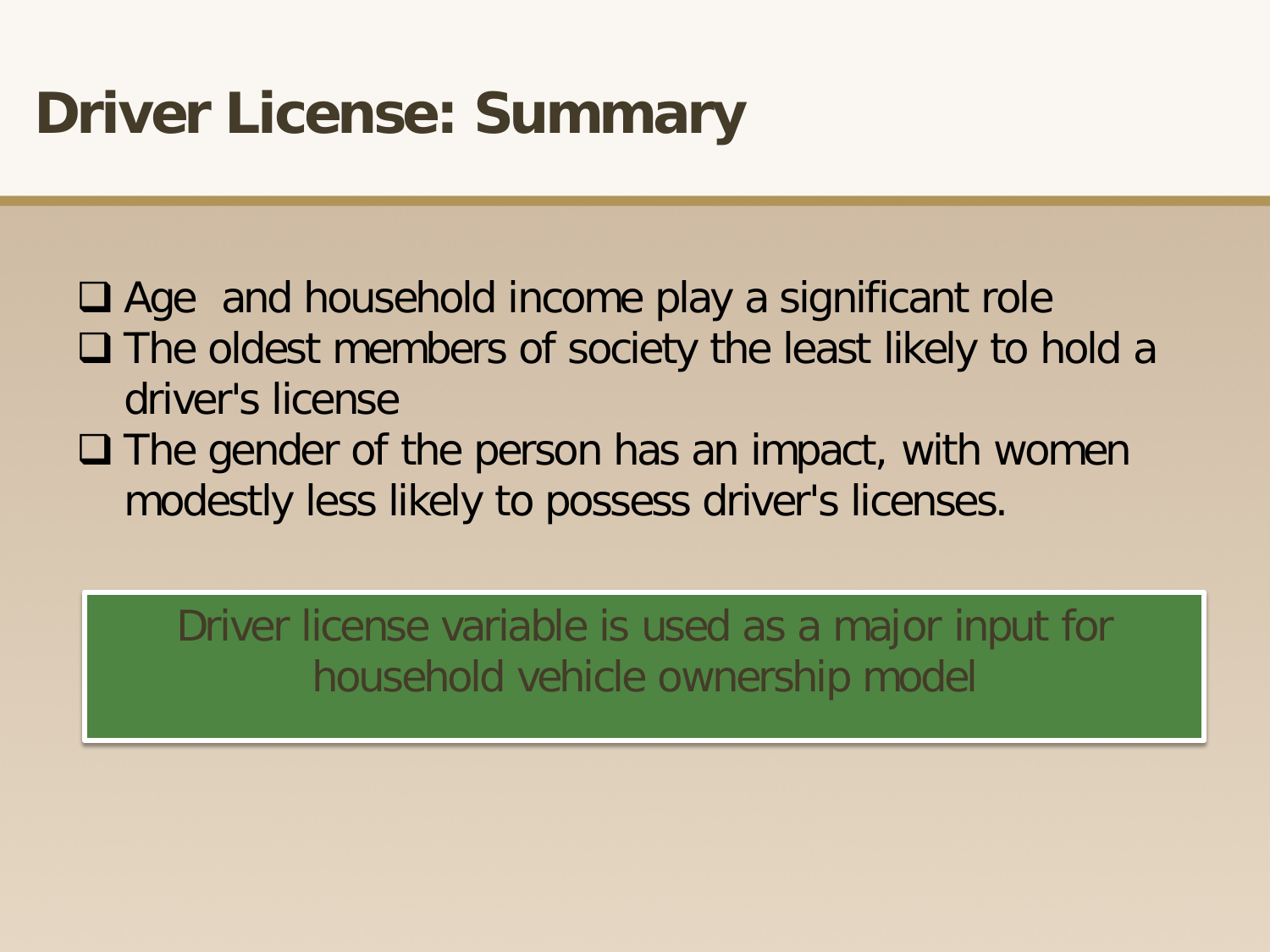### **Auto Ownership: Model Estimation Output**

|                                            | $\mathbf 0$ | 1         | $\overline{2}$ | 3         | $4+$      |
|--------------------------------------------|-------------|-----------|----------------|-----------|-----------|
|                                            | beta        | beta      | beta           | beta      | beta      |
| Constant                                   | $-8.4602$   | 1.2901    |                | $-1.6720$ | $-2.6726$ |
| HH has two people with valid DL            | $-5.4638$   | $-2.8622$ |                | $-0.0259$ | $-0.4653$ |
| HH has three people with valid DL          | $-7.2101$   | $-3.1794$ |                | 2.4913    | 2.0436    |
| HH has four + people with valid DL         | $-5.7364$   | $-3.4677$ |                | 2.7202    | 4.5444    |
| Household worker's Autodependency          | $-2.8807$   | $-0.3992$ |                | 0.0904    | 0.1802    |
| Low income household $\epsilon$ =35K       | 4.1700      | 0.7553    |                | $-0.4884$ | $-0.9408$ |
| High income household >100K                | $-2.4676$   | $-0.7104$ |                | 0.3335    | 0.5782    |
| household is in high transit priority area | 1.0524      | 0.2035    |                | $-0.0272$ | $-0.0518$ |
| Employment density within 3 miles          | $-0.0090$   | $-0.0031$ |                | $-0.0289$ | $-0.0401$ |
| Accessibility to NM activities by NM       | 0.5134      | 0.0771    |                | $-0.0420$ | $-0.1092$ |
| Accessibility to NM activities by Transit  |             |           |                |           |           |
| Low $< 0.2$ (base)                         |             |           |                |           |           |
| Medium 0.2-1                               | 0.4746      | 0.0886    |                | $-0.1130$ | $-0.1430$ |
| High<br>$1 - 2$                            | 0.8538      | 0.0967    |                | $-0.1726$ | $-0.2459$ |
| Very high $>2$                             | 1.8514      | 0.4379    |                | $-0.1209$ | $-0.3160$ |

#### **Number of household vehicle**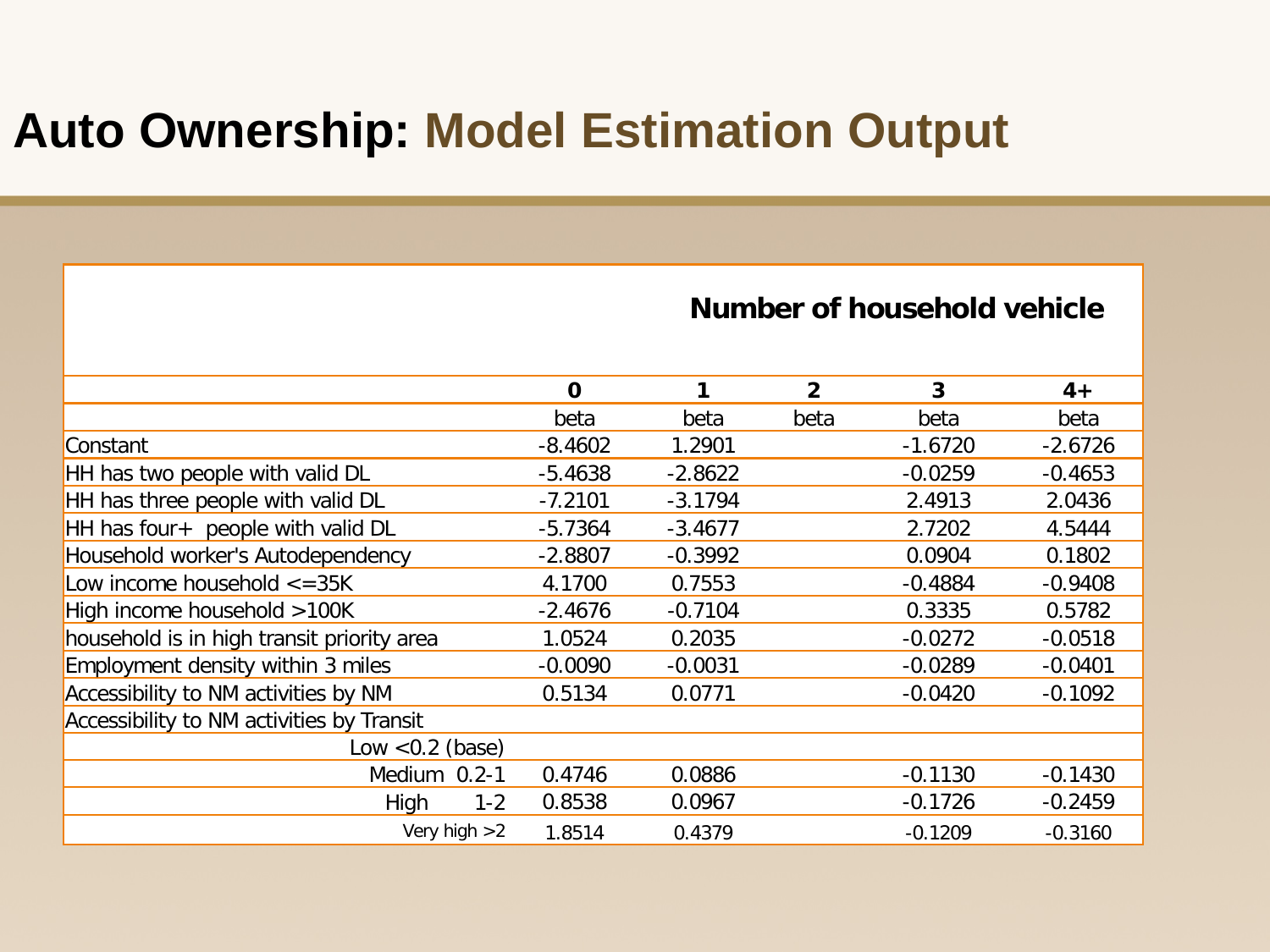### **Estimation results: Auto-Ownership**

- $\triangleright$  The number of driving-age household members with valid DL has a strong impact on household car ownership
- $\triangleright$  The mandatory travel auto dependency variable represents how much household members' work tours are dependent on the auto mode: (-) for 1 or 1 car and  $(+)$  for 3 and 4+
- Logically, higher-income households are more likely to own more cars when compared to lower income households
- Land Use & Accessibility
	- Household is in high transit priority area- less likely to own more cars
	- $\triangle$  Accessibility to NM activities by NM
	- Accessibility to NM activities by Transit